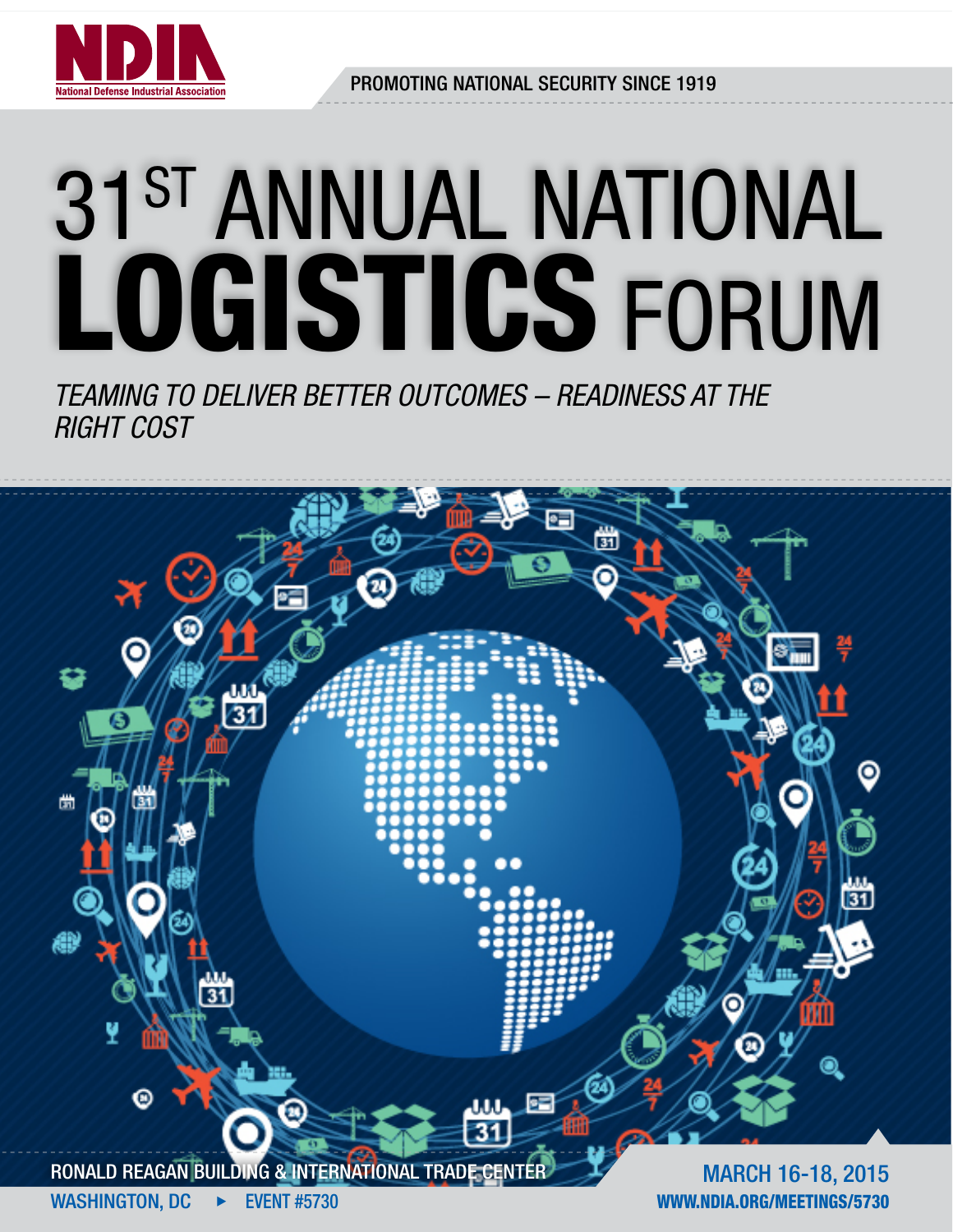# 31st annual national logistics forum

# monday, March 16

- 12:00 pm 5:00 pm exhibitor move-in atrium hall
- 12:00 pm 7:30 pm REGISTRATION OPEN ATRIUM BALLROOM FOYER

#### 5:00 pm opening Remarks - atrium ballroom

<sup>u</sup> Gen Duncan McNabb, USAF (Ret), *Chairman, NDIA Logistics Management Division* 

#### 5:10 pm Presentation of awards

 *Join us in a celebration of logistics excellence as we recognize the recipients of this year's awards. Achievements in logistics leadership, integrated logistics support engineering, and supply chain management will be presented, and award recipients will be acknowledged.* 

- ▶ Presented by Hon. Alan Estevez, *Principal Deputy Under Secretary of Defense for Acquisition*,  *Technology & Logistics* 
	- DoD Award for Supply Chain Excellence
	- ▶ NDIA Edward M. Greer Award
	- $\blacktriangleright$  NDIA Logistician Emeritus Award

#### 5:40 pm opening Address

- Gen Paul Selva, USAF, *Commander, U.S. Transportation Command*
- 6:15 pm 7:30 pm networking reception in the Exhibit hall Atrium Hall

# tuesday, March 17

| $7:00 \text{ am}$ | <b>CONTINENTAL BREAKFAST &amp; REGISTRATION - ATRIUM BALLROOM FOYER</b>                                                                                                                                                                                                                                                                                                                                                                                                                                                                                                                                                                 |
|-------------------|-----------------------------------------------------------------------------------------------------------------------------------------------------------------------------------------------------------------------------------------------------------------------------------------------------------------------------------------------------------------------------------------------------------------------------------------------------------------------------------------------------------------------------------------------------------------------------------------------------------------------------------------|
| $8:30$ am         | <b>OPENING REMARKS - ATRIUM BALLROOM</b><br>Gen Duncan McNabb, USAF (Ret), Chairman, NDIA Logistics Management Division                                                                                                                                                                                                                                                                                                                                                                                                                                                                                                                 |
| $8:45$ am         | <b>KEYNOTE ADDRESS</b><br>$\blacktriangleright$ Hon. Frank Kendall, Under Secretary of Defense for Acquisition, Technology & Logistics                                                                                                                                                                                                                                                                                                                                                                                                                                                                                                  |
| $9:30$ am         | DOD/NDIA SENIOR LOGISTICS LEADERS PUBLIC-PRIVATE PARTNERING COUNCIL<br>The Department of Defense and Industry share a mutual interest in improving how to collaborate to meet national<br>security imperatives. The co-chairs of the DoD/NDIA Senior Logistics Leaders Public-Private Partnering Council<br>will each share their perspectives and suggestions on how to become more effective partners.<br>• Mr. Paul Peters, SES, Principal Deputy Assistant Secretary of Defense for Logistics and Materiel Readiness<br>Mr. Lou Kratz, Vice President and Managing Director, Logistics and Sustainment, Lockheed Martin Corporation |
|                   | 10:30 am - 7:00 pm EXHIBIT HALL OPEN - ATRIUM HALL                                                                                                                                                                                                                                                                                                                                                                                                                                                                                                                                                                                      |
|                   | 10:30 am - 11:00 am    NETWORKING BREAK IN THE EXHIBIT HALL - ATRIUM HALL                                                                                                                                                                                                                                                                                                                                                                                                                                                                                                                                                               |
|                   | 11:00 am JAMES FORRESTAL INDUSTRY LEADERSHIP AWARD - MR. DAVID JOYCE, PRESIDENT AND CEO, GE AVIATION<br>Remarks by: Senator Robert Portman, R-OH<br>Presentation by MajGen Arnold Punaro, USMC (Ret), Chairman, NDIA<br>State of Defense Industry Remarks by Mr. David Joyce, President and CEO, GE Aviation<br>The James Forrestal Industry Leadership Award is named in honor of James Forrestal who served as Secretary of the                                                                                                                                                                                                       |

*The James Forrestal Industry Leadership Award is named in honor of James Forrestal who served as Secretary of the Navy and as our Nation's first Secretary of Defense. The award recognizes outstanding leaders of defense industry companies and is bestowed annually on a defense executive who best reflects Secretary Forrestal's unwavering advocacy for a strong industrial base.*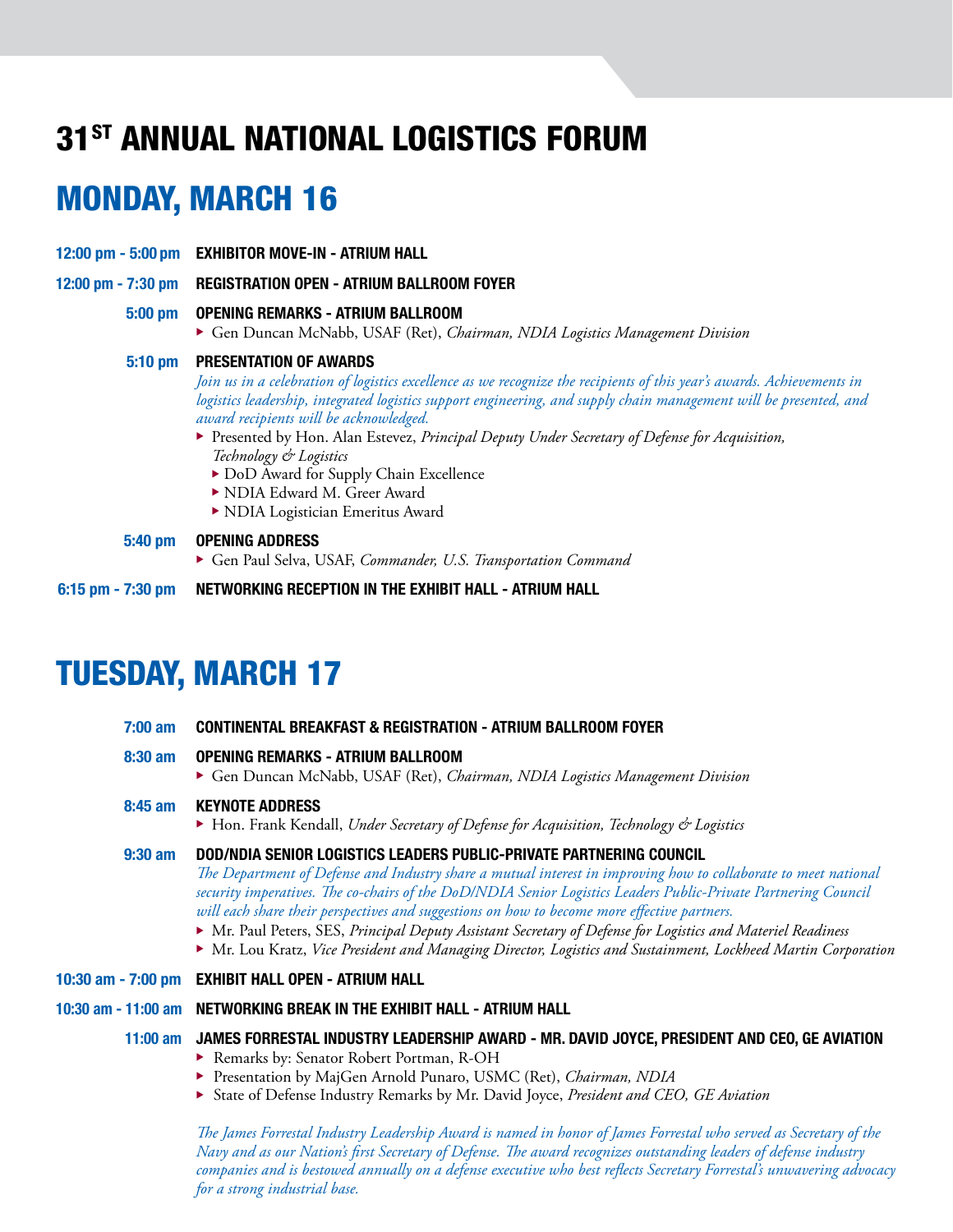# **TUESDAY, MARCH 17 (CONTINUED)**

## 12:00 pm - 1:00 pm NETWORKING LUNCHEON - ATRIUM

## 1:00 pm Multi-Year Funding

 *The multi-year initiative update will highlight tangible benefits multi-year could deliver for selected sustainment programs, specifically addressing best practices, potential impediments and criteria essential for industry and United States government to achieve true cost savings. Multi-year funding will offer predictability and stability, thus allowing for the consistent flow of work that could result in a cost effective outcome. It will incentivize productivity and innovation and foster integrated planning and scheduling in industry and DoD. This initiative will enact more effective and efficient capital investments and long-range planning to achieve maximum readiness at reduced costs.*

- ▶ Mr. Roberto Rodriguez, *Director for Investment Programs, Office of the Under Secretary of Defense (Comptroller)*
- ▶ Lt Gen Charles Johnson, USAF (Ret), *Vice President for Mobility, C3/Networks and Support Systems for Air Force Systems, The Boeing Company*

# 1:45 pm Best Logistics Contracting Practices to Achieve Optimal Service outcomes

 *This panel will explore Defense Logistics Market Best Contracting Practices that are successfully supporting Warfighter Readiness objectives. In addition to a moderated Q&A session with audience participation, panelists will offer insights on where they see opportunities to build upon current successful practices in support of Defense Department requirements.*

 **Moderated by Mr. Vernon Wallace,** *Director, Mission Support Programs, U.S. Business Development, Raytheon Company*

- ▶ Mr. Kenneth Brennan, *Deputy Director for Services Acquisitions, Defense Procurement and Acquisition Policy*
- ▶ Mr. John Lyle, *Associate Deputy Assistant Secretary for Contracting, Office of the Assistant Secretary of the Air Force (Acquisition)*
- <sup>u</sup> Mr. Elliott Branch, *Deputy Assistant Secretary of the Navy for Acquisition and Procurement (DASN (AP))*

#### 3:00 pm - 3:30 pm networking break in the exhibit hall - Atrium Hall

#### 3:30 pm Title 10 Logistics Providers: Trained and Ready! - Service 4'S

 *This panel will discuss the dynamics of current military Service operating models as they transform from a decade of war to focus on training and readiness for full spectrum operations. How are the Service logisticians adapting to support CONUS based training and readiness requirements? Do remaining deployed operational requirements detract from or complement Service global logistics capability? How can DoD strategic logistics providers help improve Service logistics responsiveness?*

#### **Moderated by VADM Mark Harnitchek, SC, USN (Ret)**

- **Lt Gen Judith Fedder, USAF,** *Deputy Chief of Staff for Logistics, Installations and Mission Support, Headquarters, U.S. Air Force*
- ▶ LtGen William Faulkner, USMC, *Deputy Commandant, Installations and Logistics, Headquarters U.S. Marine Corps*
- <sup>u</sup> LTG Gustave Perna, USA, *Deputy Chief of Staff for Logistics, Office of the Chief of Staff of the Army*
- ▶ VADM Philip Cullom, USN, *Deputy Chief of Naval Operations for Fleet Readiness and Logistics*,  *Office of the Chief of Naval Operations*

# 5:00 pm - 7:00 pm networking reception in the Exhibit hall - Atrium Hall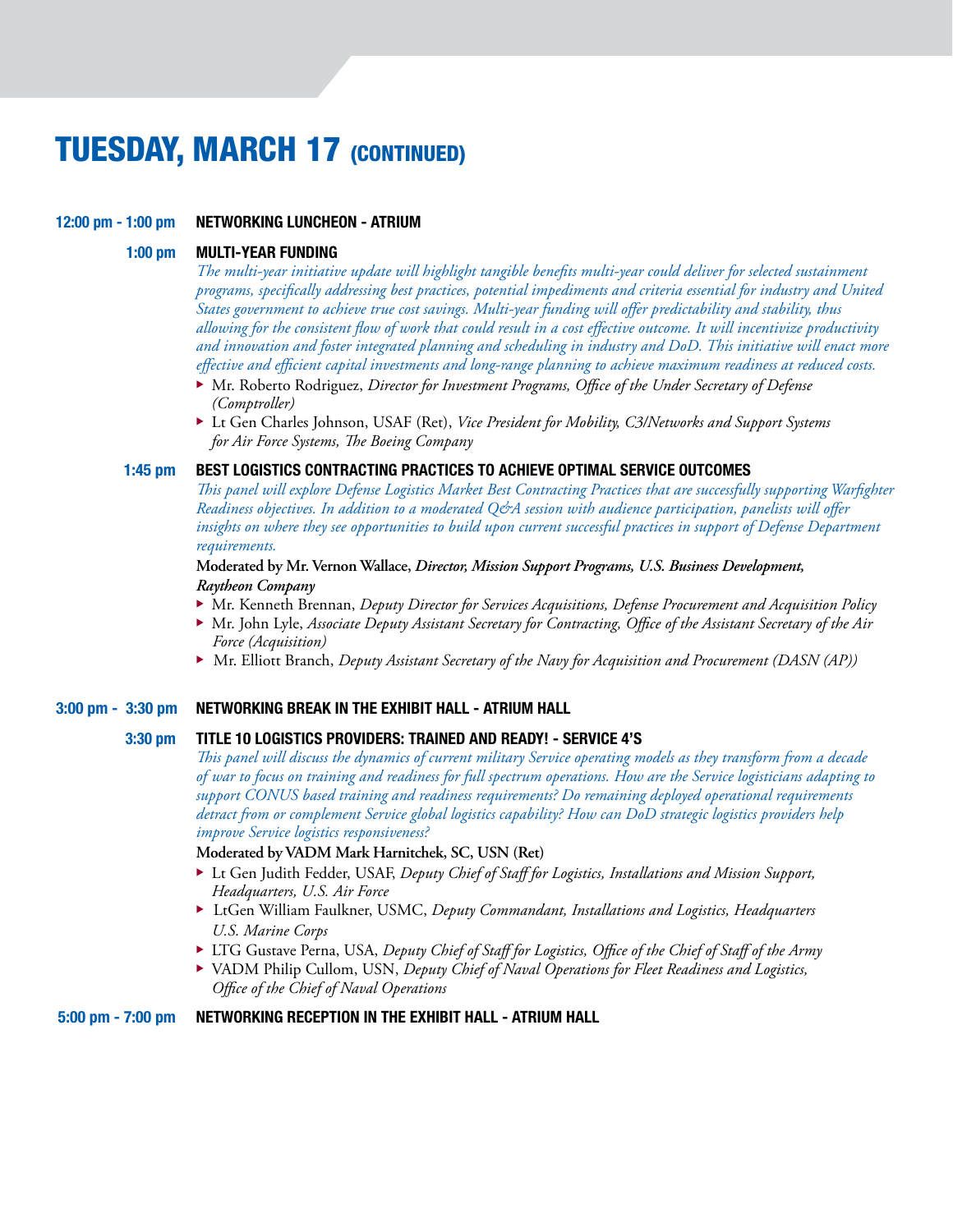# wednesday, March 18

#### 7:00 am - 8:00 am Continental breakfast & registration - atrium ballroom foyer

#### 8:00 am Opening Remarks

▶ Mr. David Berteau, *Assistant Secretary of Defense for Logistics and Materiel Readiness, Department of Defense* 

## 8:45 am industry leadership fireside chat

 *The panelists will address what industry is doing to deal with the challenges the Department will face over the next*  decade and what industry believes the government should do differently to enable industry to provide the Department *better readiness and cost outcomes.*

## **Moderated by Mr. Paul Peters, SES,** *Principal Deputy Assistant Secretary of Defense, Logistics and Materiel Readiness, Department of Defense*

- ▶ VADM Jim Zortman, USN (Ret), *Sector Vice President, Global Logistics & Operational Support Site Manager*, *Unmanned Systems Center of Excellence, Northrop Grumman Aerospace Systems*
- ▶ Mr. Tom Captain, *Vice Chairman and U.S. Aerospace & Defense Leader, Deloitte, LLP; Global Aerospace and Defense Leader, Deloitte Touche Tohmatsu Limited*
- ▶ Mr. Mike Madsen, *President, Defense & Space Business, Honeywell Aerospace*

## 10:00 am - 3:15 pm exhibit hall open - Atrium Hall

#### 10:00 am - 10:45 am networking break in the exhibit hall - Atrium Hall

#### 10:45 am Maintaining Strategic Logistics Capability - JCS J-4, USTRANSCOM, DLA

 *This panel will discuss the challenges faced and initiatives being undertaken to maintain and improve strategic logistics capability in an era of declining resources. Is working capital funding the right mechanism to sustain strategic providers when customers have less to spend? Will industry maintain capability to surge in support of global operations if strategic providers are not purchasing those services? Is it possible to cut overhead without diminishing capability? Is our current strategic infrastructure correctly sized and sited? How can their customers help the strategic providers improve operations and capability?* 

## **Moderated by LTG Kathleen Gainey, USA (Ret),** *Senior Vice President, Logistics, Cypress International*

- ▶ Lt Gen Andrew Busch, USAF, *Director, Defense Logistics Agency*
- ▶ Maj Gen Lee Levy, USAF, Vice Director for Logistics, J4 Logistics Directorate
- ▶ VADM William Brown, USN, *Deputy Commander, U.S. Transportation Command*

#### 12:15 pm - 1:30 pm networking luncheon in the exhibit hall - Atrium Hall

## 1:30 pm Acquisition and Procurement: Equipment, Material and Services

 *This panel will include a broad discussion of the challenges and opportunities faced by the acquisition community in providing support to the warfighters in view of fiscal constraints in the coming years. What action is being taken to reduce program sustainment costs throughout the lifecycle? What are the barriers to use of incentive based contracting vehicles like PBL, and how can government and industry work together to address those barriers? How is the acquisition process incentivizing innovation in Industry?* 

# **Moderated by Hon. Alan Estevez,** *Principal Deputy Under Secretary of Defense for Acquisition, Technology & Logistics*

- ▶ Hon. Heidi Shyu, *Assistant Secretary of the Army (Acquisition, Logistics & Technology) and Army Acquisition Executive, U.S. Department of the Army*
- ► Mr. Elliott Branch, *Deputy Assistant Secretary of the Navy for Acquisition and Procurement (DASN (AP))*
- ▶ Dr. William LaPlante, *Assistant Secretary of the Air Force (Acquisition) and Air Force Service Acquisition Executive*
- ▶ Mr. Matthew Beebe, *Director, DLA Acquisition (J7)*

#### 2:45 pm - 3:15 pm networking break in the exhibit hall - Atrium Hall